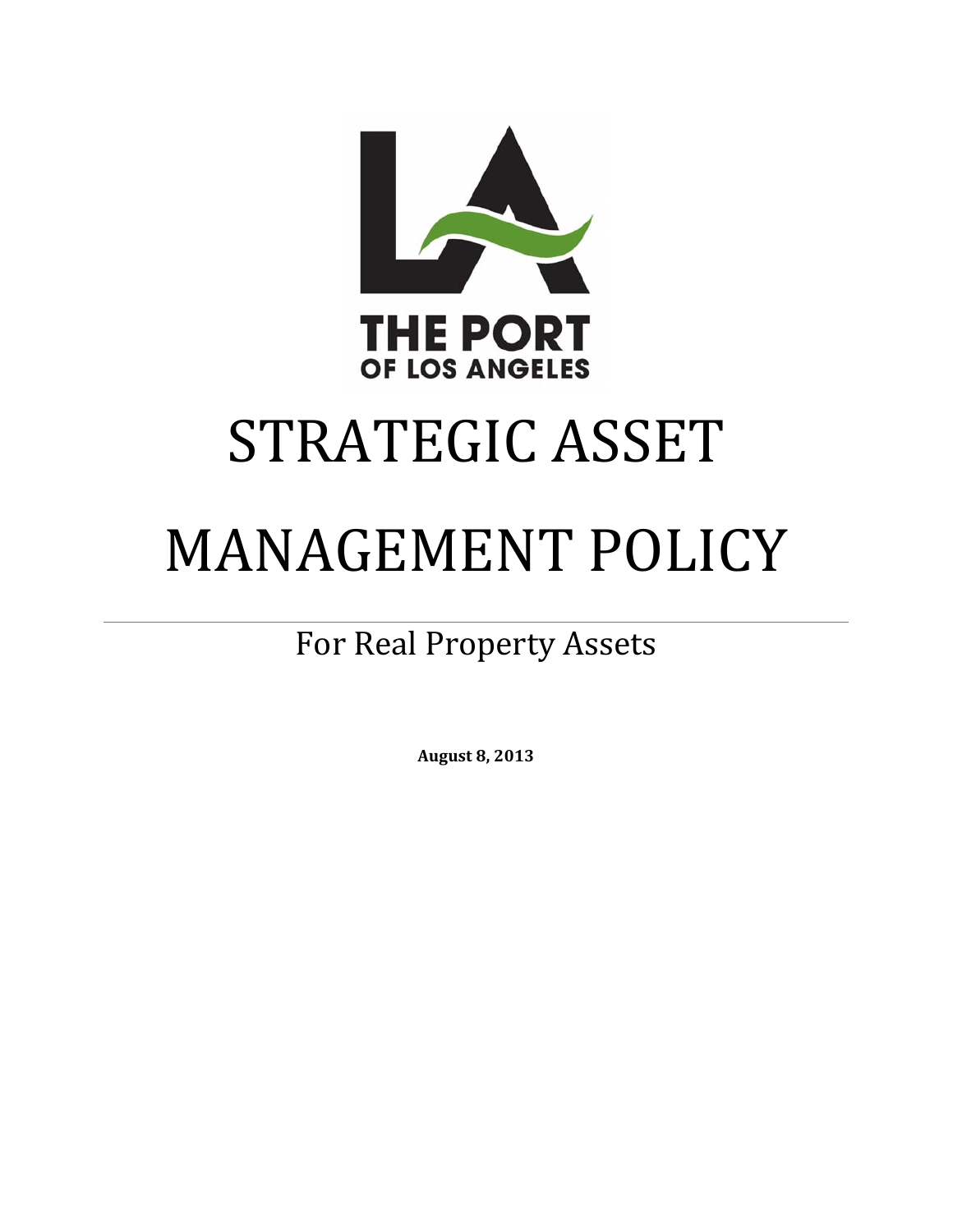### **TABLE OF CONTENTS**

### **Page**

|                                     | ii   |
|-------------------------------------|------|
|                                     | iij  |
|                                     | 1, 2 |
|                                     | 3    |
| Portfolio Management and Strategies | 4    |
|                                     | 5    |
|                                     | 5.6  |
| Asset Performance Evaluation        | 6    |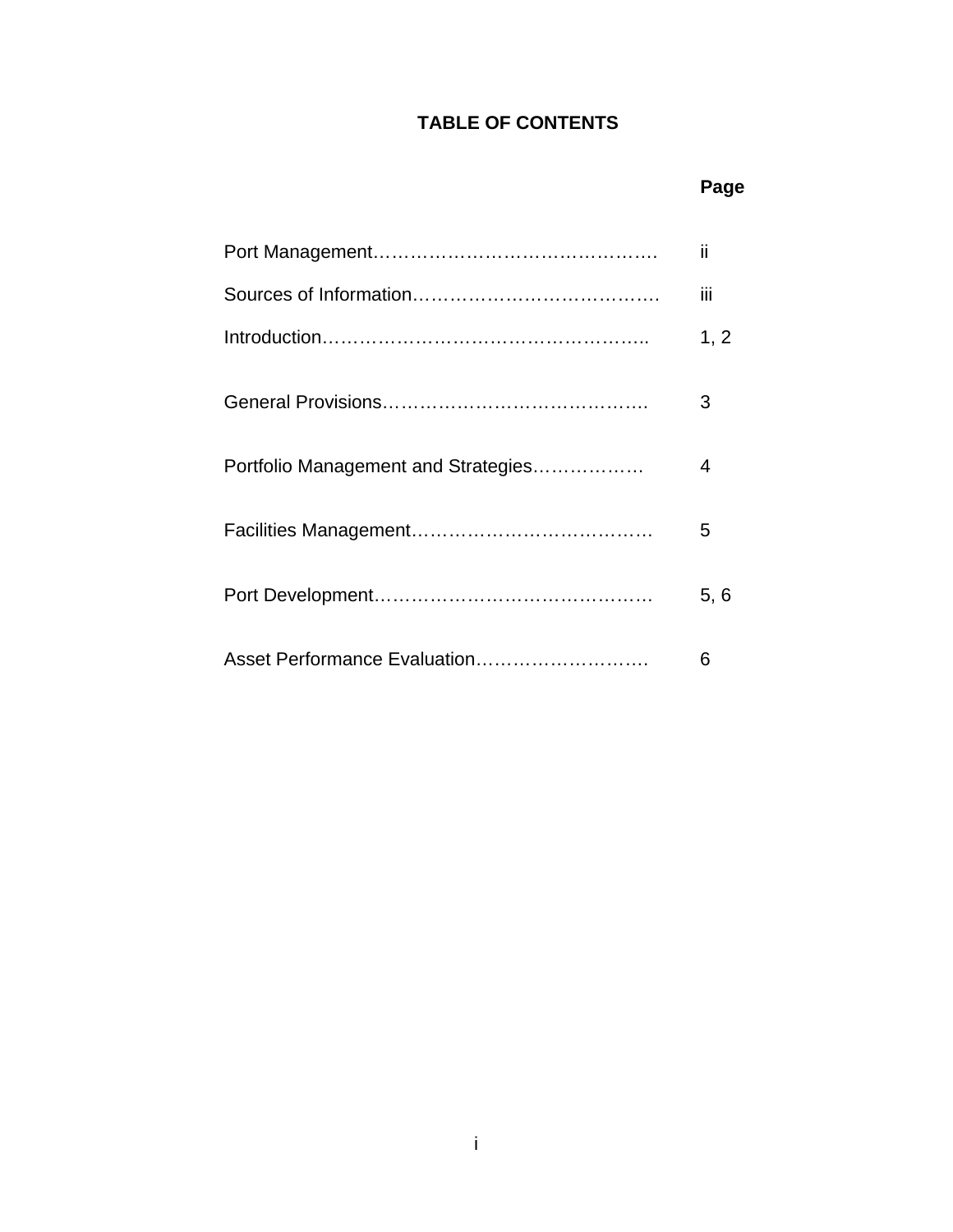#### **PORT MANAGEMENT**

#### **Board of Harbor Commissioners**

Cindy Miscikowski *President* 

> David Arian *Vice President*

Douglas P. Krause *Commissioner* 

Dr. Sung Won Sohn *Commissioner* 

#### **Senior Management**

Geraldine Knatz *Executive Director* 

Michael R. Christensen, P.E. *Deputy Executive Director of Development* 

Molly C. Campbell *Deputy Executive Director, Finance and Administration* 

> Captain John M. Holmes Deputy Executive Director, Operations

Kathryn McDermott *Deputy Executive Director, Business Development* 

Cynthia Ruiz *Deputy Executive Director, External Relations* 

> Janna Sidley *General Counsel*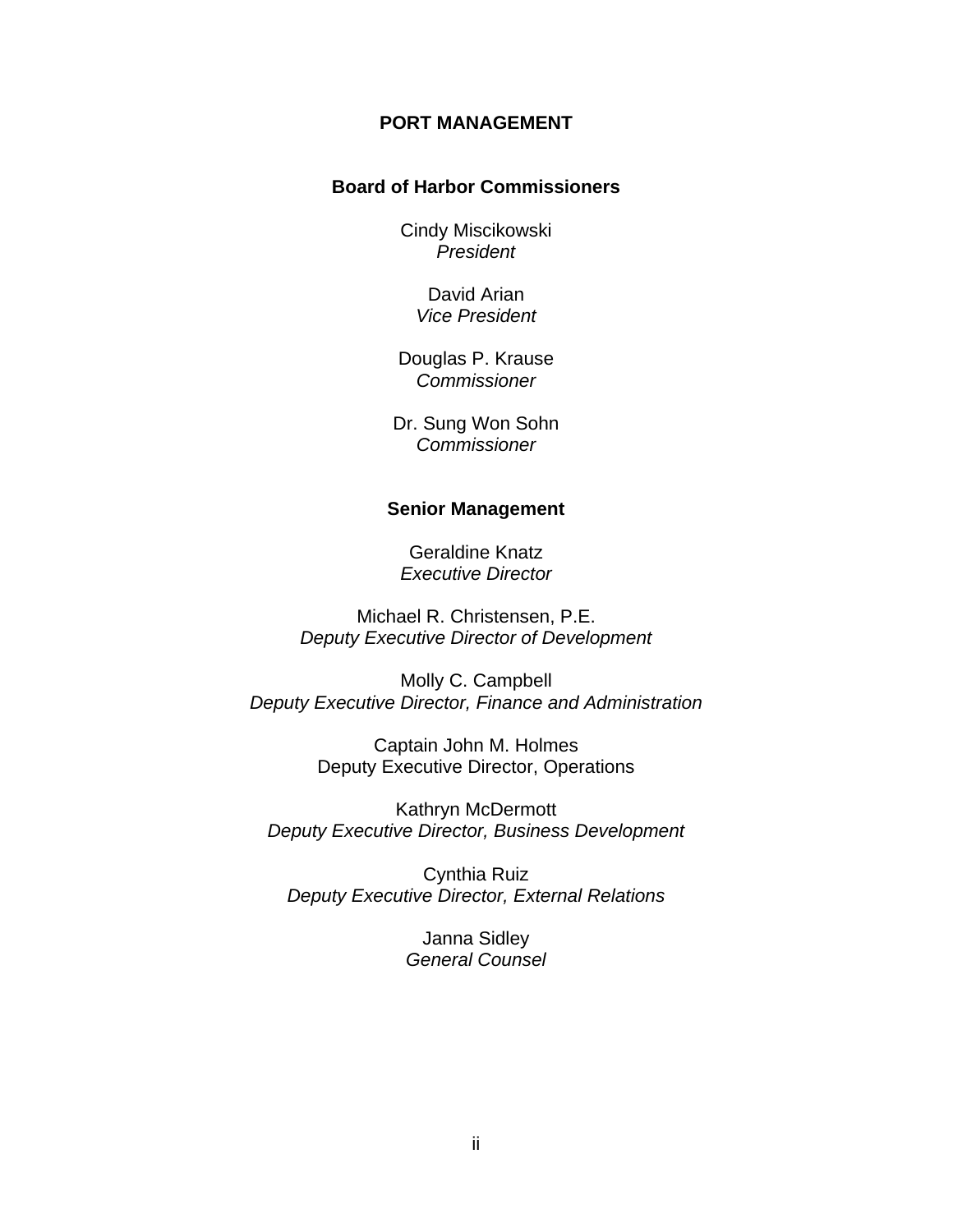#### **SOURCES OF INFORMATION**

Development of the Strategic Asset Management Policy included information drawn from discussions with Port of Los Angeles staff, consulting firms, various port agencies located in the United States and elsewhere, other governmental and private sector entities, and Port of Los Angeles tenants' and stakeholder feedback. The development process also included review of documentation from agencies which govern the operation of the Port of Los Angeles, professional real estate organizations, policies from other ports and familiarization with other Port of Los Angeles policies. Outreach and information sources are listed below.

- CardnoTec Asset Management
- Building Owners and Managers Association International (BOMA)
- California State Lands Commission Public Trust Doctrine
- City of Los Angeles Harbor Department Business Development Bureau and Real Estate Division, Engineering Division, Environmental Management Division, Construction & Maintenance Division
- City of Los Angeles Harbor Department, Office of the City Attorney
- IMC Consulting
- Los Angeles World Airports (LAWA)
- Los Angeles City Charter
- Los Angeles City Administrative Code
- Moffat & Nicol, Norfolk, Virginia
- New Zealand Port Authority
- North American Energy Services, Issaguah, Washington
- Performance Audit of the Port of Los Angeles Real Estate Division (performed by Harvey M. Rose Associates, LLC)
- Port of Galveston, Galveston, Texas
- Port of Long Beach, California
- Port of Los Angeles, 2012-2017 Strategic Plan
- Port Metro Vancouver, Vancouver, B.C.
- Port of New York and New Jersey
- Port of Oakland, California
- Port of Portland, Oregon
- Port of Rotterdam, The Netherlands
- Port of Seattle, Seattle, Washington
- Port of San Diego, California
- Port of Tacoma, Washington
- State Tidelands Trust Grant
- Tubert Consulting
- U.S. Department of Energy, Washington, D.C.
- U.S. Coast Guard, Shore Infrastructure Logistics Command
- Wood Group plc., Aberdeen, Scotland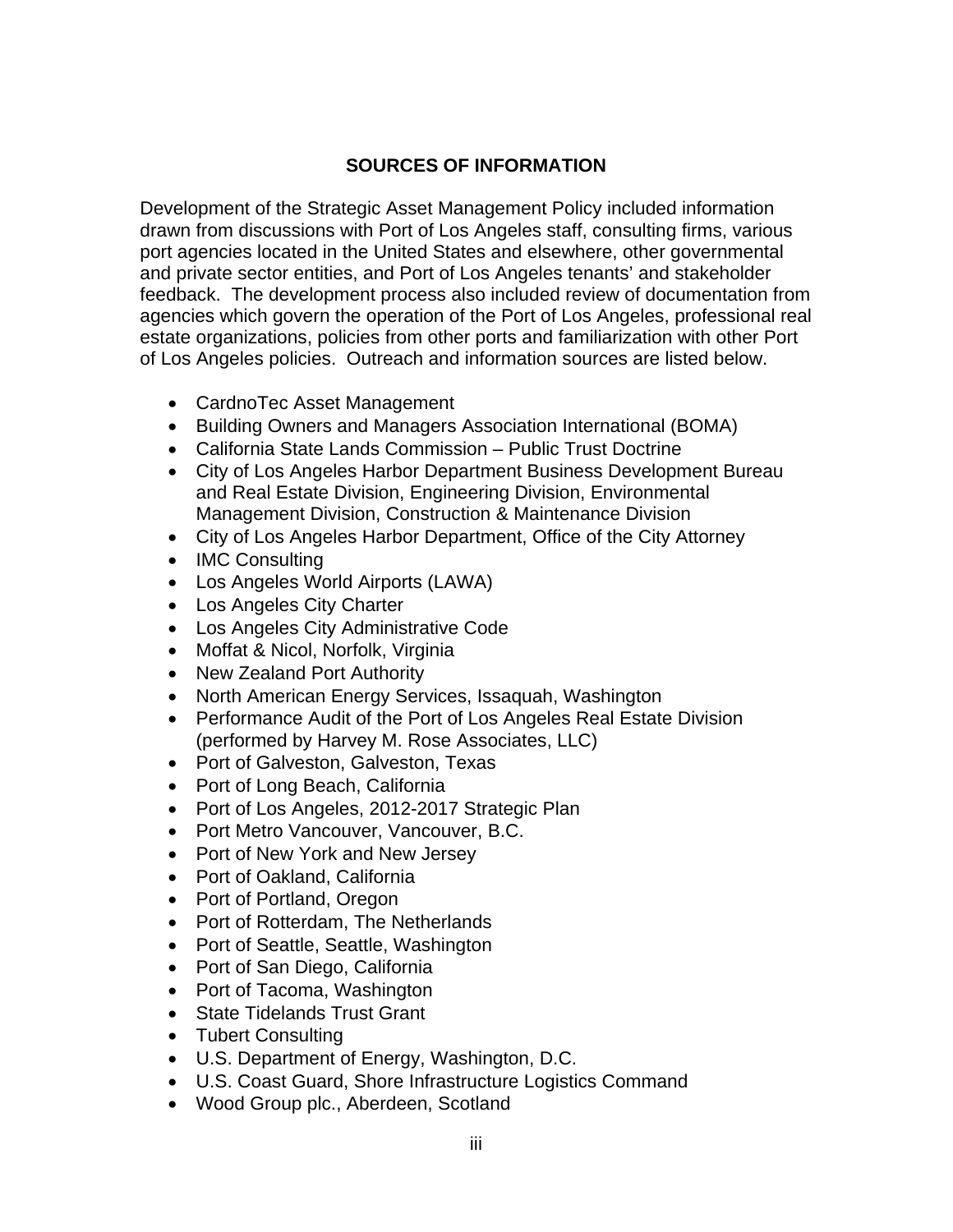#### **INTRODUCTION**

The Harbor Department is a proprietary department of the City of Los Angeles, more commonly known as the Port of Los Angeles ("Port") and operates for the purpose of the promotion and accommodation of maritime commerce, navigation and fishery. The Port is one of the state's primary economic resources and an essential element of the national maritime industry. As a proprietary department the City of Los Angeles ("City"), the Port is financially independent of the City and self-sustaining.

The Port owns approximately 7,500 acres of real property and water encompassing "deep water" waterfront and near-water industrial property supporting 9 containerized cargo terminals, 2 "roll-on / roll-off" terminals, 6 liquid bulk cargo terminals, and assorted rail and other related commercial and industrial facilities. The total water area within the California Coastal Zone is approximately 3,000 acres, of which roughly 2,250 acres are deeper than 35 feet. The Port contributes to the economic future of the City of Los Angeles ("City") and the State of California by ensuring that marine cargo and other water dependent economic uses are realized in the most efficient and effective manner possible. The Port's asset holdings include approximately 10 million square feet of building and other property improvements. The net book value of the asset holdings, excluding land value, is approximately \$1.789 billion at Fiscal Year ending June 30, 2012. The majority of the asset holdings are comprised of Port-owned tenant-operated facilities and are primarily located in the "tidelands" ("Tidelands") area of the City, which property was granted by the State of California under the State Tidelands Trust Grant ("Tidelands Trust").

The Port is primarily governed by the Los Angeles City Administrative Code ("Administrative Code"); Los Angeles City Charter ("City Charter"); the California Coast Act-Chapter 8 ("Coastal Act"); the State Lands Commission-Public Trust Doctrine ("Public Trust"); Tariff No. 4, as it now exists or may be amended or superseded in the future, ("Tariff"); and the State Tidelands Trust Grant ("Tidelands Trust"). Management and control of the Port is directed by a 5-member Board of Harbor Commissioners ("Board") and administered by the Executive Director of the City of Los Angeles Harbor Department ("Executive Director").

The Port's 2012-2017 Strategic Plan ("Strategic Plan") published in May 2012, establishes the Port's vision for the future and the path to secure its position in the industry, meet its responsibilities as a custodian of Tidelands Trust property, and fulfill its responsibilities as a proprietary department of the City.

This Strategic Asset Management Policy ("Asset Management Policy") has been developed to provide comprehensive guidelines for more efficient and effective use and management of the Port's real property assets. The Asset Management Policy addresses Portfolio management, classification of assets, property management goals, real property strategies, Portfolio strategy, property performance evaluation, and expected outcomes, which are complementary to the Strategic Plan. Implementation of this Asset Management Policy will provide direct support to the 3 key results areas of the Strategic Plan – Competitive Operations, Strong Relationships, and Financial Strength. As measured by certain Key Result Area(s) ("KRA"). Descriptions of each KRA are summarized below.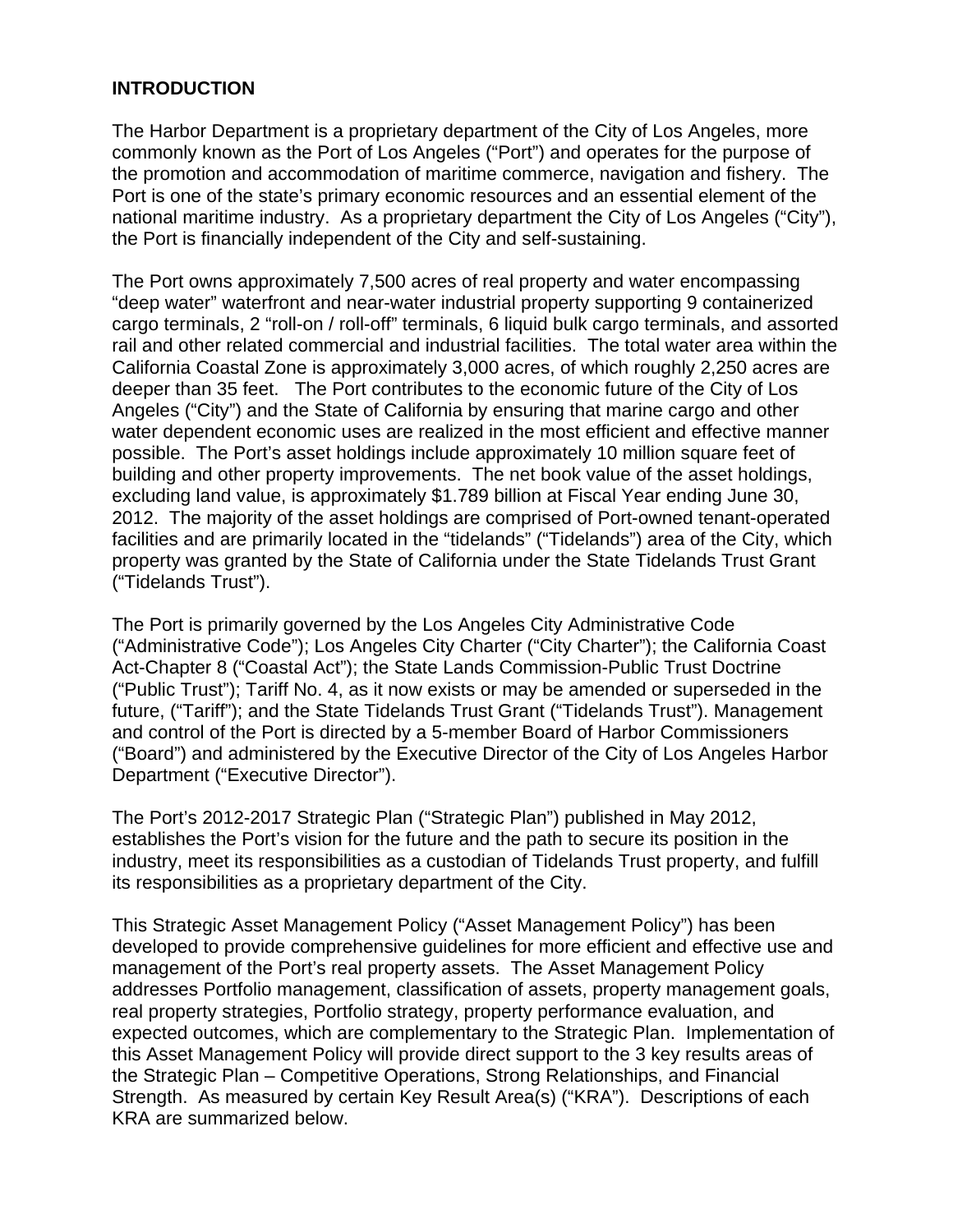- Competitive Operations. Development and maintenance of world-class infrastructure; retention and growth of market share; advance technology and sustainability; and/or optimization of land use represent Competitive Operations.
- Strong Relationships. Creation of a positive work place culture and/or increase stakeholder, and community awareness and support represent Strong Relationships.
- Financial Strength. Activity which strengthens the Port's financial performance represents Financial Strength.

The objectives of the Asset Management Policy are to provide the following:

- 1. Specific guidelines for maintaining and optimizing Port property;
- 2. A decision making process that is consistent with the Board of Harbor Commissioners and the City of Los Angeles applicable policies and procedures;
- 3. Fair and equitable methods for prioritizing capital expenditures and ongoing expense;
- 4. Recognize existing relationships with current customers and their investment in the occupied terminal and premises;
- 5. A process for assembling, sharing, and maintaining information related to the acquisition, disposition, development, and maintenance of Port property in an open and transparent manner;
- 6. Optimizing of Tidelands Trust assets consistent with requirements of the State of California;
- 7. Use of available property consistent with the Port's Master Plan and strategic objectives;
- 8. Provisions to prevent and control pollution to the extent feasible;
- 9. Achieve goals for local job participation and living wage requirements; and,
- 10. Periodically evaluate performance of property and make determinations about future use.

The above objectives have been incorporated into this Strategic Asset Management Policy ("Asset Management Policy") as well as the revised Leasing Policy.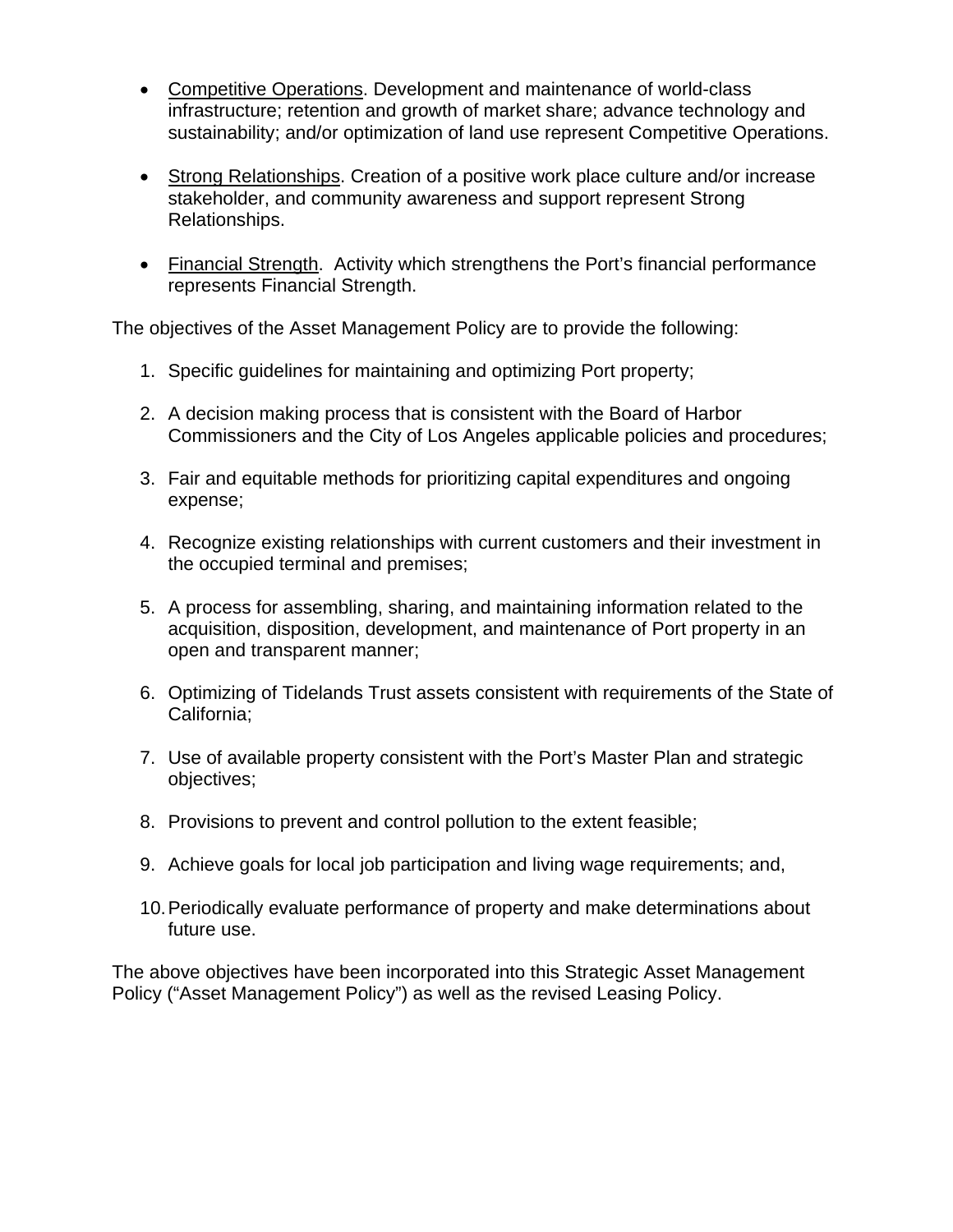#### **General Provisions**

- 1. It is the policy of the Board that the authority to implement this Asset Management Policy is hereby delegated to the Executive Director.
- 2. It is the policy of the Board that for the purpose of the Asset Management Policy, the term "Portfolio" shall apply to the Port's real property holdings including the improvements thereto.
- 3. It is the policy of the Board that the Portfolio shall be managed in accordance with the Asset Management Policy.
	- a. The Asset Management Plan, in essentially the form and content as reviewed and amended by the Audit Committee of the Board, will be implemented.
- 4. It is the policy of the Board that the Asset Management Policy shall remain in full force and effect unless and until changes are made by Board action.
- 5. It is the policy of the Board to review and update the Asset Management Policy no less frequently than every 5 years following its adoption.
- 6. It is the policy of the Board that the Portfolio shall have an optimal balance of assets to sustain respectable financial returns through industry changes and changing economic climates.
- 7. It is the policy of the Board that the Portfolio shall be efficiently and effectively managed.
- 8. It is the policy of the Board that the Asset Management Policy shall comport with other Port policies which cover various financial, environmental and other aspects of property use and entitlement. Applicable Port policies, plans, and standards include, but are not limited to, the Port Master Plan, Historic Resource Policy, Clean Air Action Plan, Hazardous Materials Handling Policy, Storm Water Management Policy, and others as may be enacted.
- 9. It is the policy of the Board that the Asset Management Policy shall be consistent with the Administrative Code, City Charter, Coastal Act, the Public Trust Doctrine, Tariff, and the Tidelands Trust, including giving priority to water-dependent uses that serve the maritime industry and optimize such property to its highest and best use consistent with the Port's strategic goals and objectives.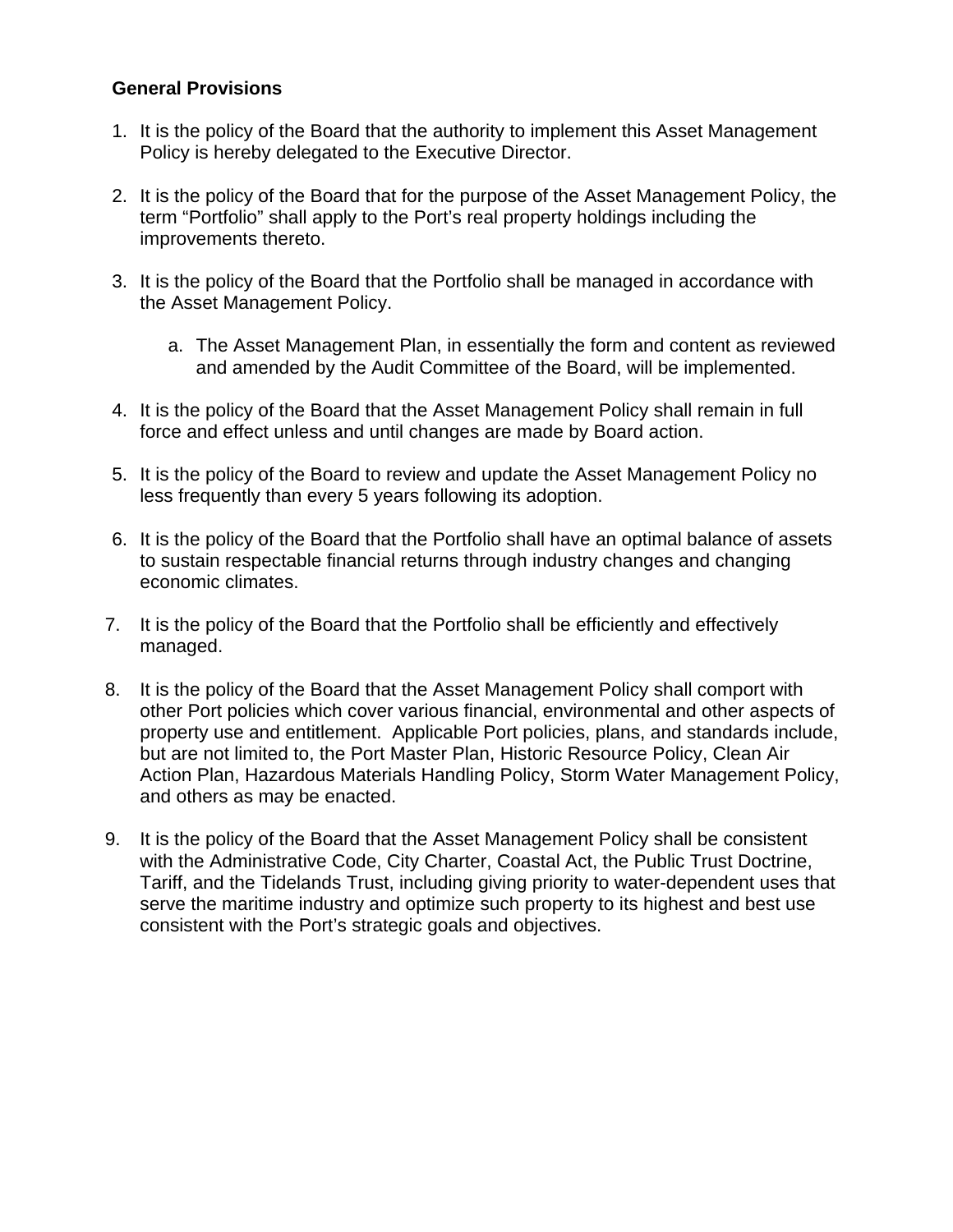#### **Portfolio Management and Strategies**

- 1. It is the policy of the Board to maintain, develop and acquire a Portfolio that meets or exceeds financial and economic development goals (for example, attain Rate of Return ("ROR") targets established by the Board).
- 2. It is the policy of the Board to organize the Portfolio into asset classifications and develop variable financial return criteria for each asset classification.
- 3. It is the policy of the Board that management of the Portfolio shall provide for the most efficient and effective manner of controls to achieve current and future real property needs.
	- a. Portfolio management strategies shall seek optimal balance in investment and promotion of projects while seeking to allow broad public access to the Tidelands.
	- b. Each property asset, regardless of classification, will be designated as "core" or "non-core". Typically a core asset is located in the Tidelands and is critical to the Port's overall vision. There are several exceptions.
- 4. It is the policy of the Board to strategically identify and assemble property for future development to accommodate marine cargo and supporting facilities, commercial and industrial facilities, waterfront and visitor-serving projects promoting tourism and accommodating public access to the water and economic development opportunities.
	- a. Such properties will be managed in a strategic manner such as targeting users of such facilities.
- 5. It is the policy of the Board to modernize and redevelop structures on the waterfront when they are an impediment, not an attraction, for cargo handling, commercial fishing, related industries, tourism and visitors.
- 6. It is the policy of the Board to make opportunistic and planned acquisitions and divestitures to achieve the optimum diversity of leased properties, revenue sources, and inventory for future growth.
	- a. The Executive Director shall identify and evaluate non-Tidelands Trust properties within the Harbor District that are not core to the Port's primary mission to determine whether such property should be recommended for disposal.
	- b. Proceeds from any asset disposal will be used for Portfolio reinvestment or redevelopment.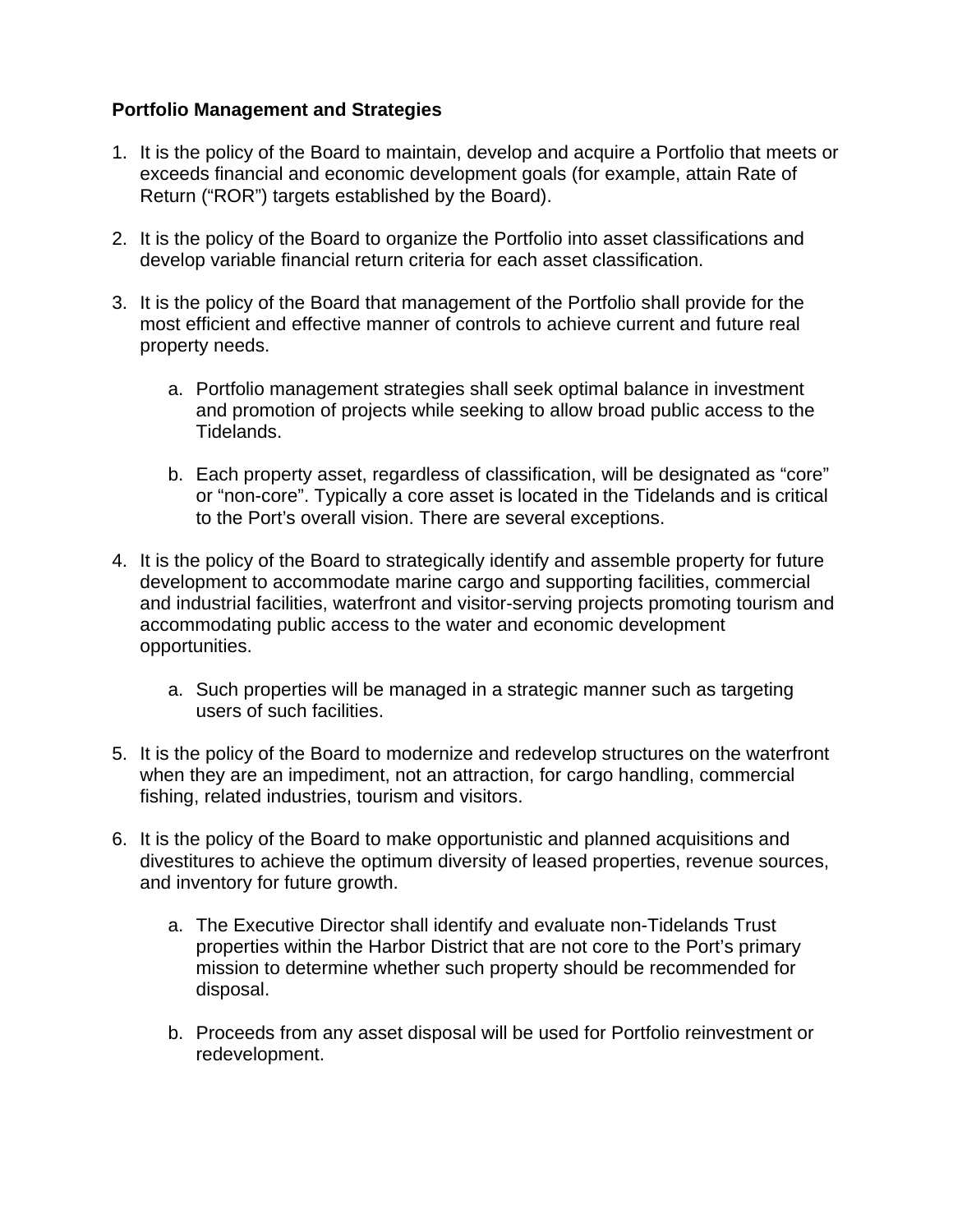#### **Facilities Management**

- 1. It is the policy of the Board to assess the overall condition of the Portfolio through a survey no less frequently than every five years.
	- a. Preliminary property inspections, using an asset condition index ("ACI"), will be conducted to determine prioritization of maintenance work.
- 2. It is the policy of the Board that a comprehensive Facility Management Plan shall be developed and implemented.
- 3. It is the policy of the Board that outcomes from the evaluation of the cost of acquisition, development, operation, maintenance, re-capitalization, and consideration of disposition ("Life Cycle Analyses") shall be the criteria used in making decisions regarding assets.
	- a. Life Cycle Analyses shall be fully documented to support all costs and assumptions of the assessment.

#### **Port Development**

- 1. It is the policy of the Board to, when available, utilize existing assets first, acquire or develop only what is necessary, and provide for timely disposal or redevelopment.
- 2. It is the policy of the Board to consider direct Tenant or third-party investment in various facilities (for example warehouses, docks, rail yards, wharves and parking areas) provided that the Port retains effective management controls over the development and use of such facilities, assures reasonable access, and avoids compromising long-term development plans.
- 3. It is the policy of the Board that direct Tenant and third-party investment in nonessential facilities shall be promoted and encouraged, where the Port's resource capacity would be better allocated to other investments.
	- a. Such investment is subject to advance Board approval.
- 4. It is the policy of the Board that the Port may finance certain limited tenant improvements through various methods (for example, rent reductions), so long as the Board finds the benefits are substantial and superior to other available options.
	- a. Such accommodations shall be approved by the Board.
- 5. It is the policy of the Board that all developments shall be located, designed, and constructed to meet the conditions set forth below.
	- a. Approved development shall minimize substantial adverse environmental impacts.